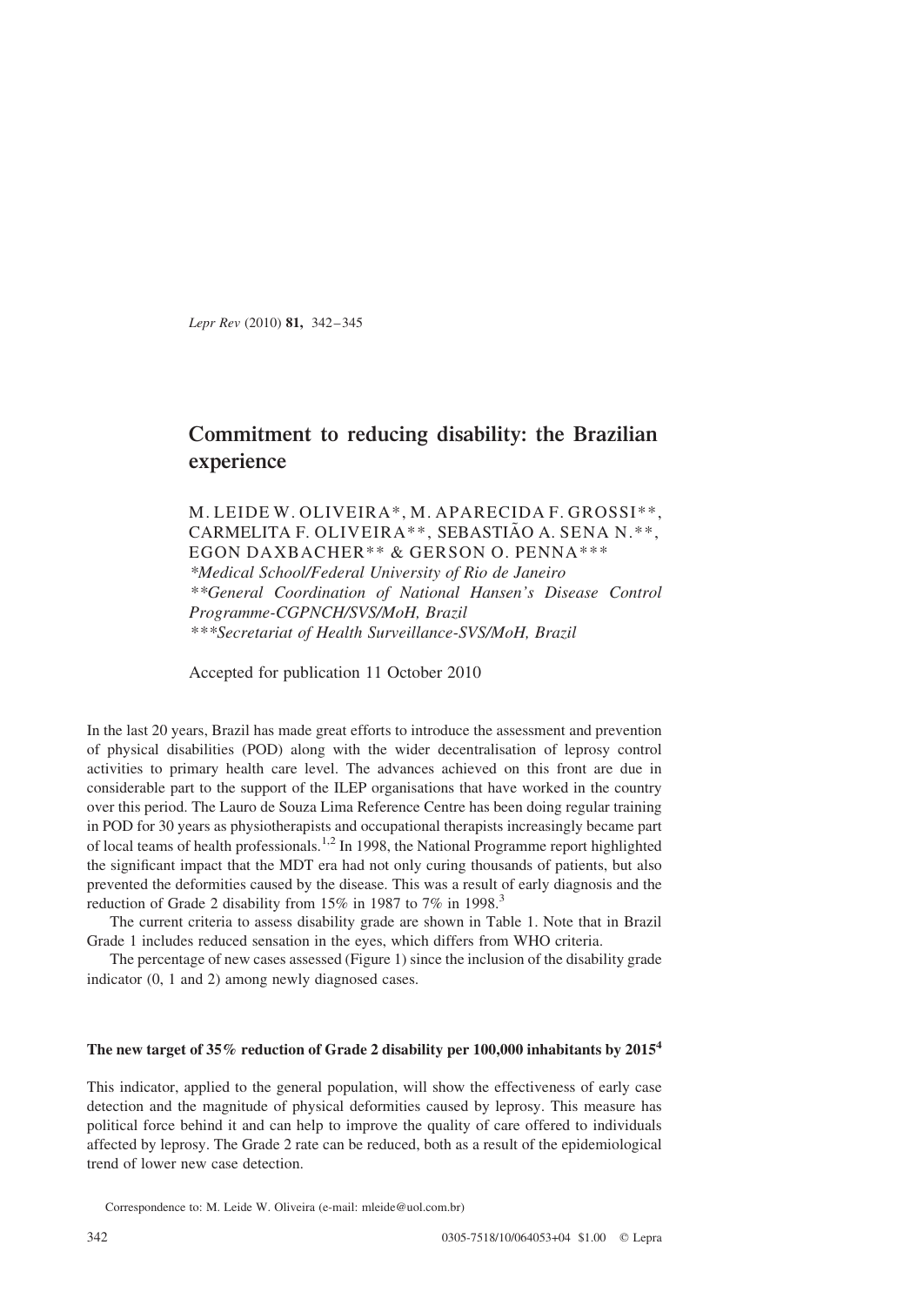Commitment to reducing disability: the Brazilian experience 343

<span id="page-1-0"></span>Table 1. Criteria for grading leprosy patients in Brazil

| Grade      | Criteria                                                                                                                                                                                                          |
|------------|-------------------------------------------------------------------------------------------------------------------------------------------------------------------------------------------------------------------|
| Zero       | No leprosy-related disability found (eyes, hands and feet)                                                                                                                                                        |
| <b>One</b> | Loss of sensation in eyes, hands or feet (not perception of $2g$ monofilament)                                                                                                                                    |
| Two        | Eyes: lagophthalmus and/or ectropion; trichiasis; visual impairment (difficulty)<br>counting fingers from 6 m); hands and feet: visible damage (claw hand, drop foot,<br>reabsorption of fingers or toes, wounds) |

In 2007 the Ministry of Health considered using a target of a 30% reduction in percentage of Grade 2 disabilities among new cases from 2008 – 2011 in the national health plan, but a simulated study showed stagnation after the level of 7% was achieved. This indicator was therefore substituted by the detection rate in children. In addition, local experience shows that there are still many problems with the quality of the assessment of physical impairments and disabilities, which can lead to over-diagnosis of Grades 1 and 2, as well as their under-notification.

In order to update this information in the national information system for notifiable diseases (SINAN), a change in the grade coding was undertaken [\(Table 2](#page-2-0)).

Not all municipalities used the new form and, as a result, data from 2007 and 2008 should not be considered with the same confidence as the other data. The correction of these data can only be done at the local level although we have tried to adjust for this, as seen in [Figure 3.](#page-2-0)

[Figures 2 and 3](#page-2-0) compare the percentage and the rate indicators of Grade 2 over the same period in Brazil. While the percentage indicator shows stabilisation, the rate shows a slight decrease, following the generally decreasing trend of new cases.



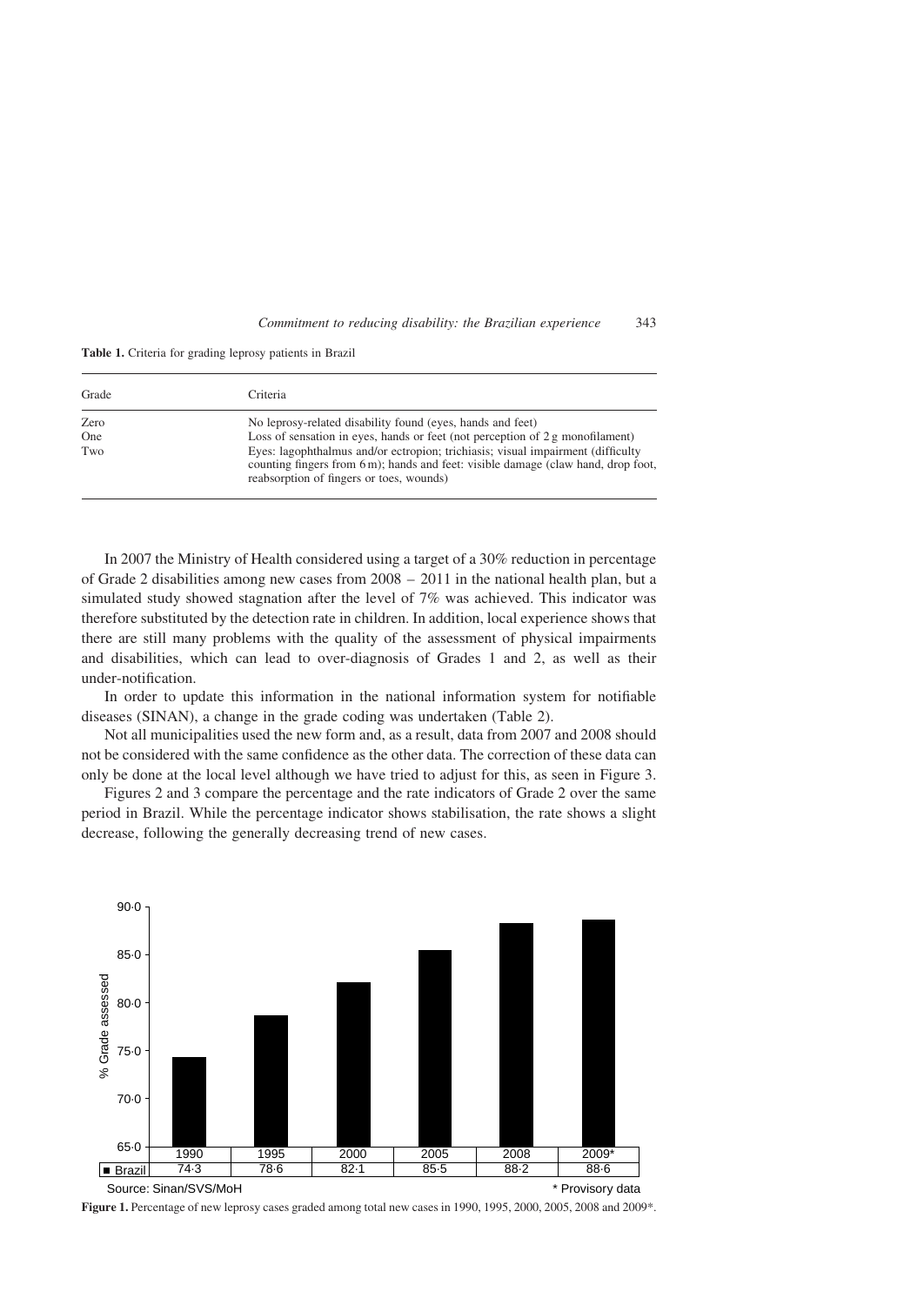#### <span id="page-2-0"></span>344 M. L. W. Oliveira et al.

Table 2. Examples of the SINAN notification forms used until 2006 and the new one from 2007 (variables and changes)



Figure 2. Percentage of new cases of leprosy presenting Grade 2 of disability, from 1990, 1995, 2000, 2005, and 2009\* – Brazil.



Figure 3. Rate of Grade 2 of disability among new cases of leprosy from 1990, 1995, 2000, 2005, 2006 to  $2009*$  – Brazil.